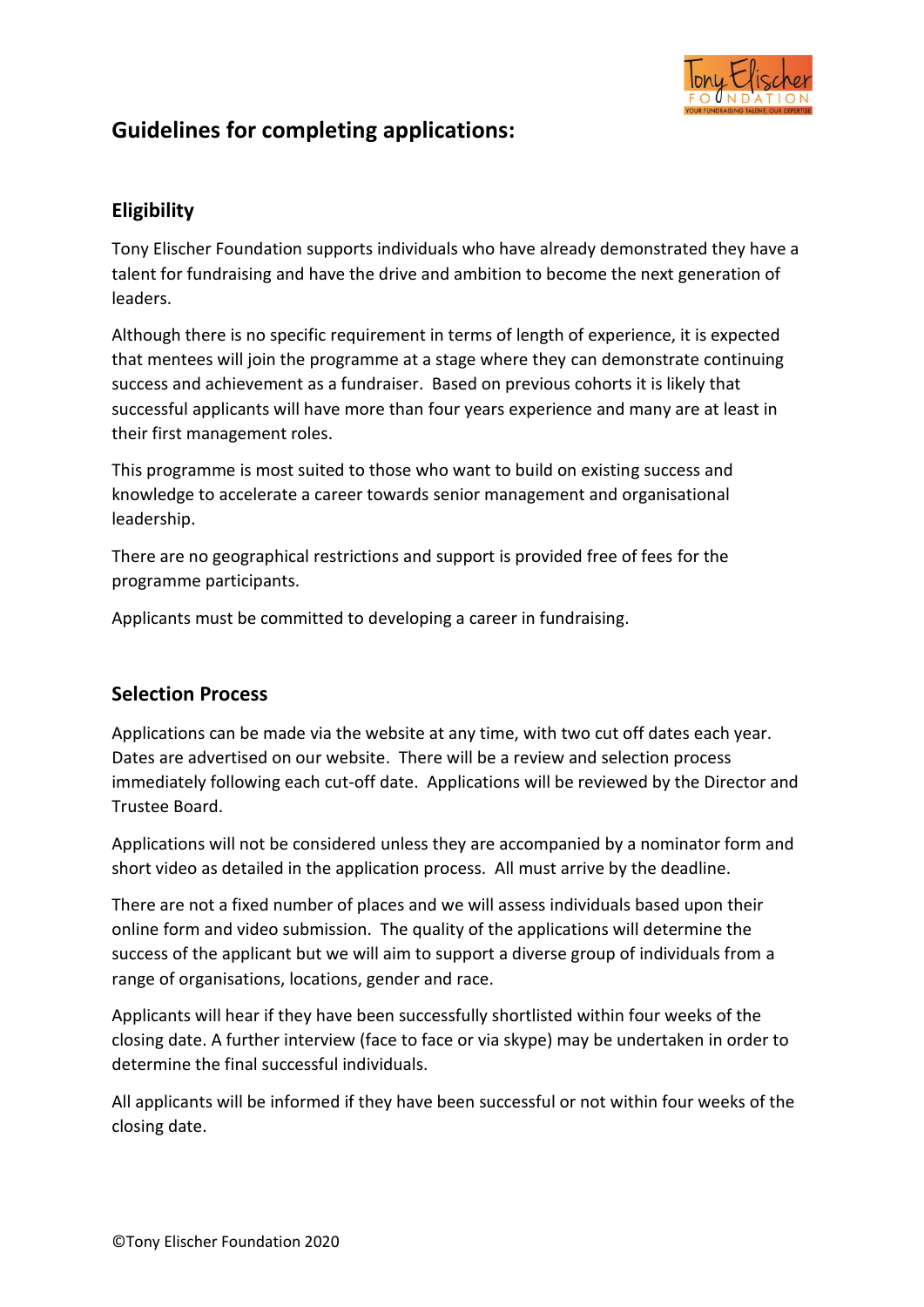

### **Nominator Forms and Referees**

All applications must include a nomination from another person who can recommend why you would be an ideal candidate to benefit from our support. Applications will only be considered if a nomination is also received. This must be by completion of the nominator form. Please ensure your nominator sends the form in time to meet the deadline.

Your nominator must know you well and be able to explain why you have the potential to become a future leader in fundraising.

We do also ask for a referee when you reach the shortlisted stage. This must be your fundraising employer. We will only contact them after checking with you.

### **Notes for nominators**

We appreciate you supporting an individual in their application to benefit from our programme of support at Tony Elischer Foundation. We need to understand why they are suitable and how you think they would benefit and ask you to complete a short online nomination form. This asks you to provide your contact details and to write a short recommendation summarising the qualities which the individual has that suggest they will benefit from our support.

We will only use your details to contact you about the application it relates to. However if you would like to learn more about our work and how you can get involved, please indicate this on the contact form or email info@tonyelischerfoundation.org

### **What we are looking for in your application**

The application is designed to help us get to know you and understand your passion for fundraising. Please answer the questions in a way which is honest and conveys your beliefs, approach to your work, personality and achievements.

After reading your form and watching your video, we want to have a sense that we know you and understand what drives you to achieve success in your work. We are hoping to see energy, creativeness and individuals who are not afraid to innovate and challenge how things are done; improving them for a better future.

Don't be afraid to say what it is you want to learn and how you want to develop. Our way of working is very adaptable and individual to your needs so much better that you are selfaware and can articulate how you hope you can improve your approach and skills.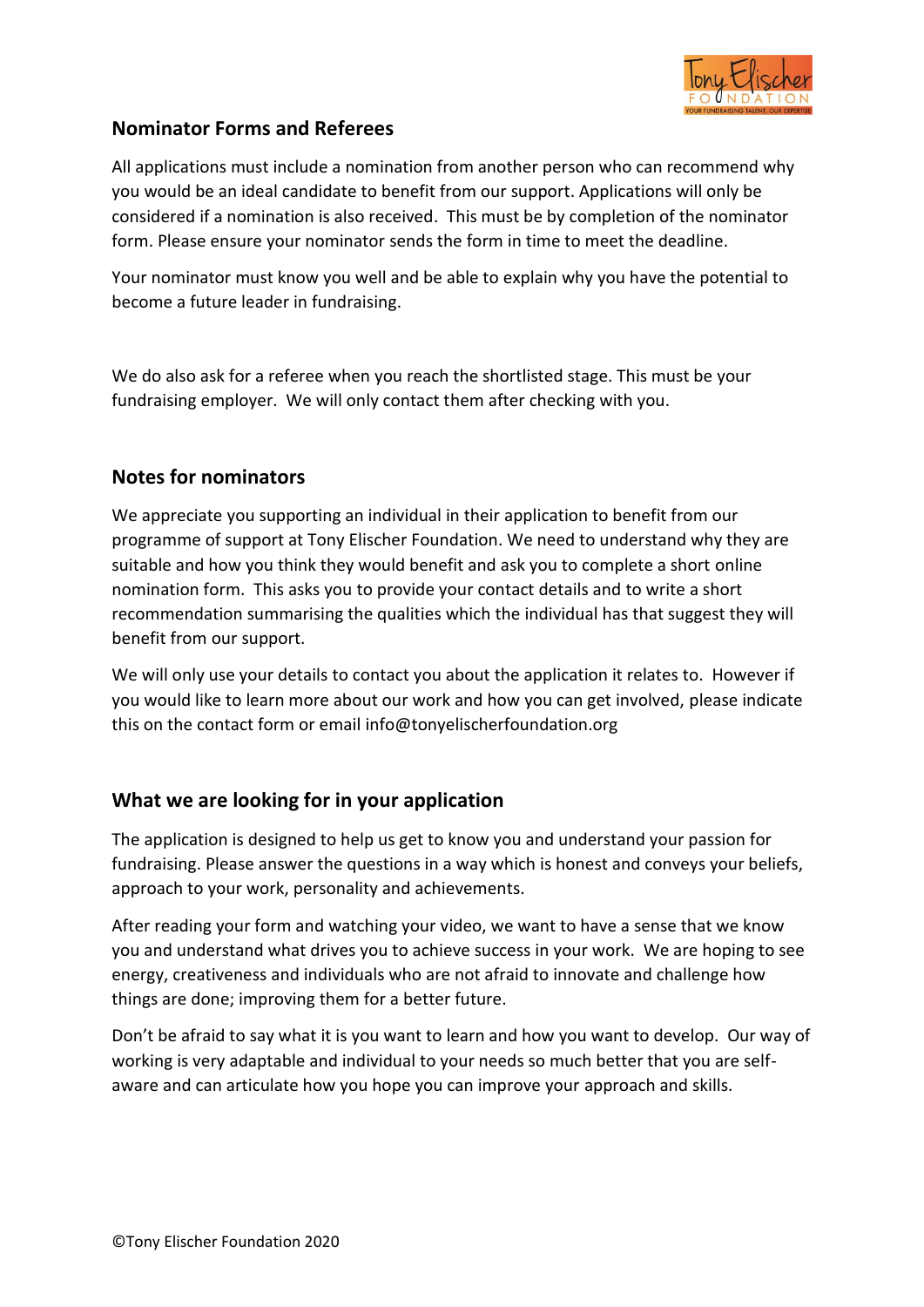

## **Video application**

The topic which you need to address is

#### **"Why I am a fundraiser"**

The film should be a maximum of two minutes long and does not need any special effects or fancy editing. Let us see a snapshot of who you are.

It is entirely up to you what approach you take but the video must be uploaded into our designated Dropbox folder using the following instructions. This folder will only be available for view by Tony Elischer Foundation and is not in the public domain.

You do not need to have a DropBox account to upload this file.

#### **Guide to uploading a video to DropBox.**

- 1. Create your video and save it on your computer
- 2. Click on this link which requests you upload a file

<https://www.dropbox.com/request/Lz6ET8IviCKvzqVd21S6?oref=e>

and you will see this page:

| 棼                                                                                     | △<br>Susan Morgan -        |
|---------------------------------------------------------------------------------------|----------------------------|
| Susan Morgan is requesting                                                            |                            |
| Application video                                                                     |                            |
| <sup>6</sup> Only Susan Morgan will see these files unless they choose to share them. |                            |
|                                                                                       |                            |
| <b>Choose from computer</b>                                                           | Choose from Dropbox        |
| How does this work?                                                                   |                            |
|                                                                                       |                            |
|                                                                                       |                            |
|                                                                                       |                            |
|                                                                                       |                            |
|                                                                                       |                            |
|                                                                                       |                            |
|                                                                                       |                            |
|                                                                                       |                            |
|                                                                                       |                            |
|                                                                                       |                            |
|                                                                                       | English (United Kingdom) ~ |
| Privacy & Terms                                                                       |                            |